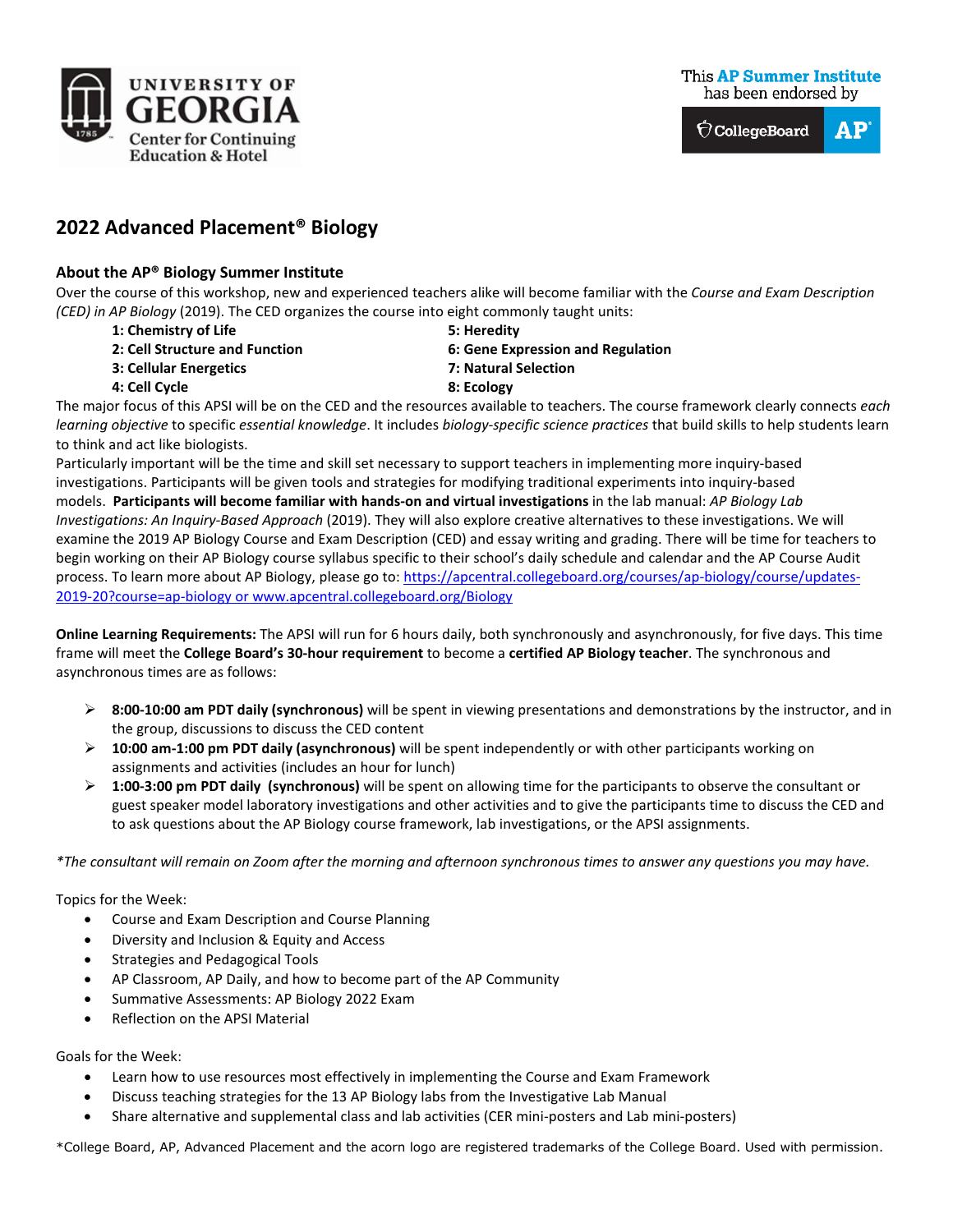- Work on preparing a specific Lesson Plan and a Course Audit (if needed)
- Explore the AP Central website, AP Classroom, AP Daily, Course Audit Portal, AP Community
- Learn how the AP Biology Exam is constructed and scored (MCQs and FRQs)

## **TENTATIVE SCHEDULE for the WEEK**

## **Day 1: Monday:**

**Understanding the CED & Course Planning (Complete Key Takeaway Survey Day #1)\* Morning Session:**

- **Discuss each section of the CED and make connections to the Curricular Requirements**
- **Learn how to build conceptual understandings by linking Enduring Understandings (Concepts) using testable Learning Objectives (what the students should be able to do) to Essential Knowledge (Content) for each of the Big Ideas (Themes)**
- **Use the Science Practices (Skills) and the Essential Knowledge (Content) to apply the**

 **content in new, relevant, and unfamiliar contexts**

*You are responsible for completing these Lessons from the College Board Handbook during asynchronous times for the APSI: Directions will be given during synchronous times.* **Activity: Lesson 3: Understanding the Course Content - CBH p. 29 Activity: Lesson 4: Understanding the Big Ideas – CBH p.35 Activity: Lesson 5: Exploring the 8 Unit Guides – CBH p. 41-42 Treasure Hunt: Appendix A Read through these lessons to participate in discussions at synchronous times. Treasure Map Lesson 5: Be able to give the answers to the Map questions.**

## **Afternoon Session:**

- **Discuss the treasure Map Activity and Questions about Lessons 3, 4, and 5**
- **Information about Textbooks and Study Guides and Other Resources**
- **Lab Equipment/Materials – Carolina, Ward's, Flinn, Bio-RAD, Probeware**
- **Lab Manual:** *AP Biology Investigative Labs: An Inquiry-Based Approach*
- **Lab Notebooks (Carbonless Life Science Lab Notebooks) and Lab Reports** *Practicing the Practices: Investigation 11 Transpiration BI 4-Whole Plant Method*

*You are responsible for completing these Lessons from the College Board Handbook during asynchronous times for the APSI: Directions will be given during synchronous times.* **Activity: Lesson 1***: Previewing the Science Practices - Teaching for Transfer –* **CBH p. 7 Activity: Lesson 16: Representing and Describing Data SP 4 CBH - p. 117** Activity: Lesson 17: Statistical Tests and Data Analysis SP 5 CBH – p. 123 **CONSTAGE CONSTRUCT ANALY CONSTRUCT and a graph of the data from Investigation 11 - Transpiration** 

**Email this table and graph t[o patmote7@gmail.com](mailto:patmote7@gmail.com) by the Day 2 Morning Session.** 

## **Day 2: Tuesday:**

**Diversity and Inclusion & Equity and Access (Complete Key Takeaway Survey #2)\* Morning Session:**

- **•** Review Lessons 1,16 and 17 ... **QUESTIONS?**
- **Discuss curriculum adjustments and instructional strategies that will help to recruit and retain under-represented students (Diversity & Inclusion)**
- **Identify classroom-level policies and practices that enhance or restrict student opportunities to participate in AP (Equity & Access)**
- **Study the UDL: Universal Design for Learning-CBH p. 258**
- **Discuss how to develop a One-day Lesson Plan and how to develop a Semester and/or Year-long Instructional Plan that incorporates all the units, topics, and skills of the course, as referenced in the CED** *You are responsible for completing these Lessons from the College Board Handbook during the asynchronous times for the APSI: Directions will be given during synchronous times.* **Activity: Lesson 9: Scaffolding and Spiraling the SP's – CBH p. 65**

**Activity: Lesson 13: Reviewing Instructional Approaches for Science Practices– CBH p. 105** 

**Read through these lessons and participate in discussions at the next synchronous time.**

## **Afternoon Session:**

• **Discuss Lessons 9 and 13…** *QUESTIONS?*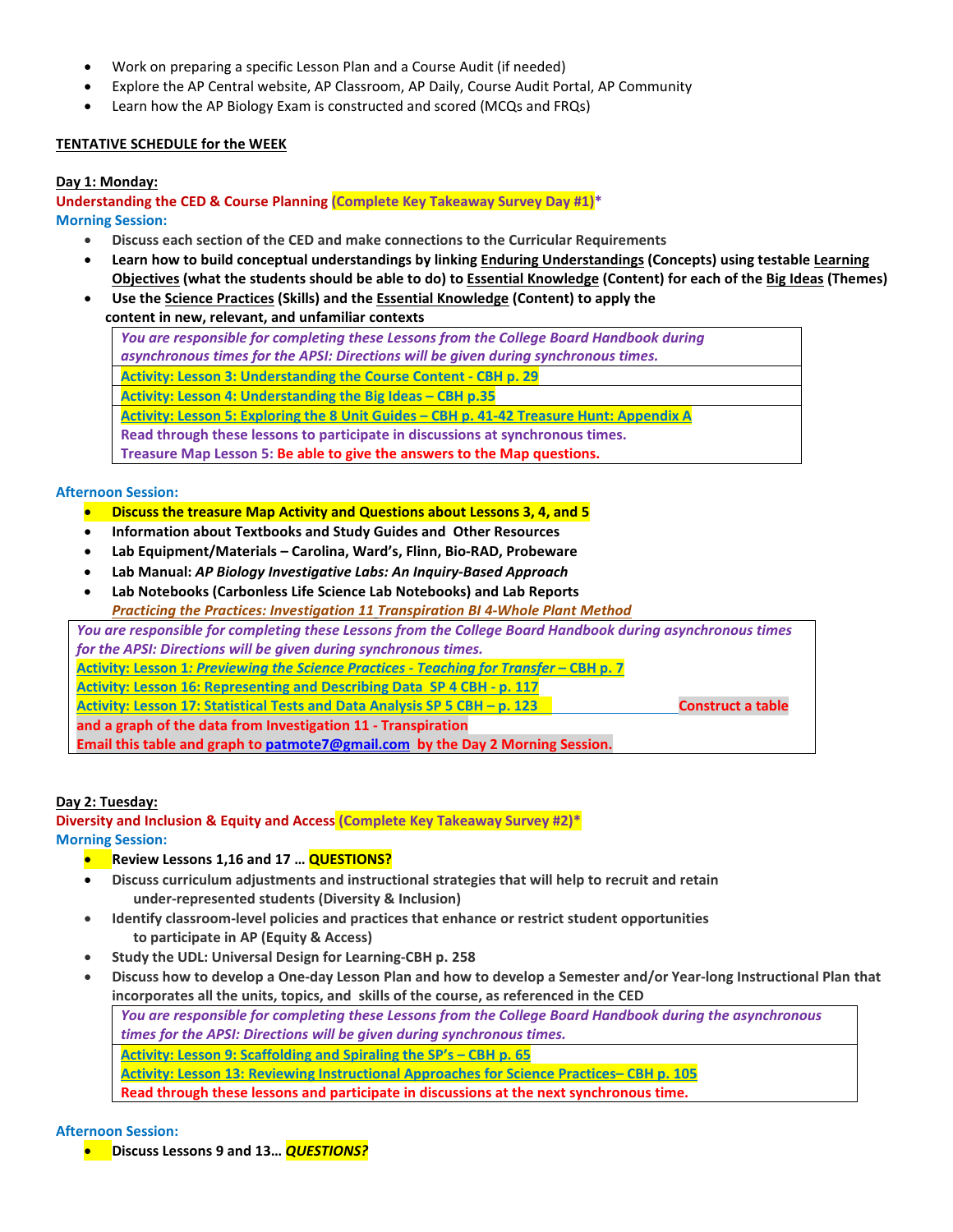- *Guest Speaker: PTC and Standard Curve: Whitney Higgins from miniOne 1:30-3:00 pm PDT*
- **Activity: Sharing Favorite Labs: email these to Pat Mote: [patmote7@gmail.com](mailto:patmote7@gmail.com)** *Practicing the Practices***:**  *Investigation 4 Diffusion, Osmosis, Water Potential* **BI 2**

*Practicing the Practices: Investigation 12: Animal Behavior* **BI 4** 

*You are responsible for completing this Lesson from the College Board Handbook during the asynchronous times for the APSI: Directions will be given during synchronous times.*

*Lesson 10: Planning Your Course-* **CBH p. 81:** 

**Create a One-day Instructional Lesson Plan for one topic from one of these three Units: 3, 4, or 6. Email the unit plan to [patmote7@gmail.com](mailto:patmote7@gmail.com) by the Day 3 Morning Session. Write your lesson plan in Appendix E Lesson Planning Template - CBH p. 258.**

## **Day 3: Wednesday:**

**Strategies and Pedagogical Tools (Complete Key Takeaway Survey #3)\* Morning Session:**

- **Discuss Activity: Lesson 10: Planning Your Course - CBH p. 81: Share Lesson Plans**
- **Refer also to Appendix D: Calendar Template CBH pp. 247-257, and Appendix E: Lesson Planning Template CBH p. 258 for a semester or year-long planning**
- **Identify and explain various instructional strategies and tools that teachers can incorporate in their lesson plans to teach the content and skills in the Course and Exam Description**
- **Activity: Sharing Favorite Strategies and Tools**
- **Explain how teachers need a deep understanding of content and application** *You are responsible for completing these Lessons from the College Board Handbook during the asynchronous*

*times for the APSI: Directions will be given during synchronous times.* **Activity: Lesson 14: SP 2 – Visual Representations - CBH p. 107 Activity: Lesson 15: SP 3 – Questions & Methods - CBH p. 113 Activity: Lesson 18: SP 6 – Argumentation - CBH p. 129 Read through these lessons to understand these Science Practices better.** Select one lab that focuses on one of the 6 Science Practices. Describe the lab and Explain How the lab will help **your students master this Science Practice Skill. Email this assignment to [patmote7@gmail.com](mailto:patmote7@gmail.com) by the Day 4 Morning Session.**

**Afternoon Session:**

- *Discuss Lessons 14, 15, 18….QUESTIONS?*
- **Mini-posters and CER - View samples of Lab mini-posters and CER mini-posters**
- **Time, practice, and feedback – The understanding of content is earned over time.**

*Practicing the Practices***:** *Investigation 2: Hardy-Weinberg* **BI 1**  *Practicing the Practices: Chi-Square Analysis: Wooly Worm Lab* **BI 1**  *You are responsible for completing these Lessons from the College Board Handbook during the asynchronous times for the APSI: Directions will be given during synchronous times.* **Activity: Lesson 19: Concept Explanation SP 1 CBH- p. 137 Read through Lesson 19 to understand this Science Practice better.**

## **Day 4: Thursday:**

**AP Classroom, Community, Course Audit (Complete Key Takeaway Survey #4)\* Morning Session:**

- **Discuss Lesson 19 … QUESTIONS?**
- *Note: The Cvent Survey from the College Board will be emailed at the end of today.*
- **Instructional Resources: AP Classroom (including updates) & AP Daily**
- **Discuss examples of how AP Classroom can be utilized to develop each skill/practice using example student data provided by the College Board and develop lesson plans that reinforce topic and skill connections.**
- **Share how AP Daily can be used as a resource.**
- **AP Central and AP Community**
- **AP Course Audit – Syllabus Review Activity**

\*College Board, AP, Advanced Placement and the acorn logo are registered trademarks of the College Board. Used with permission.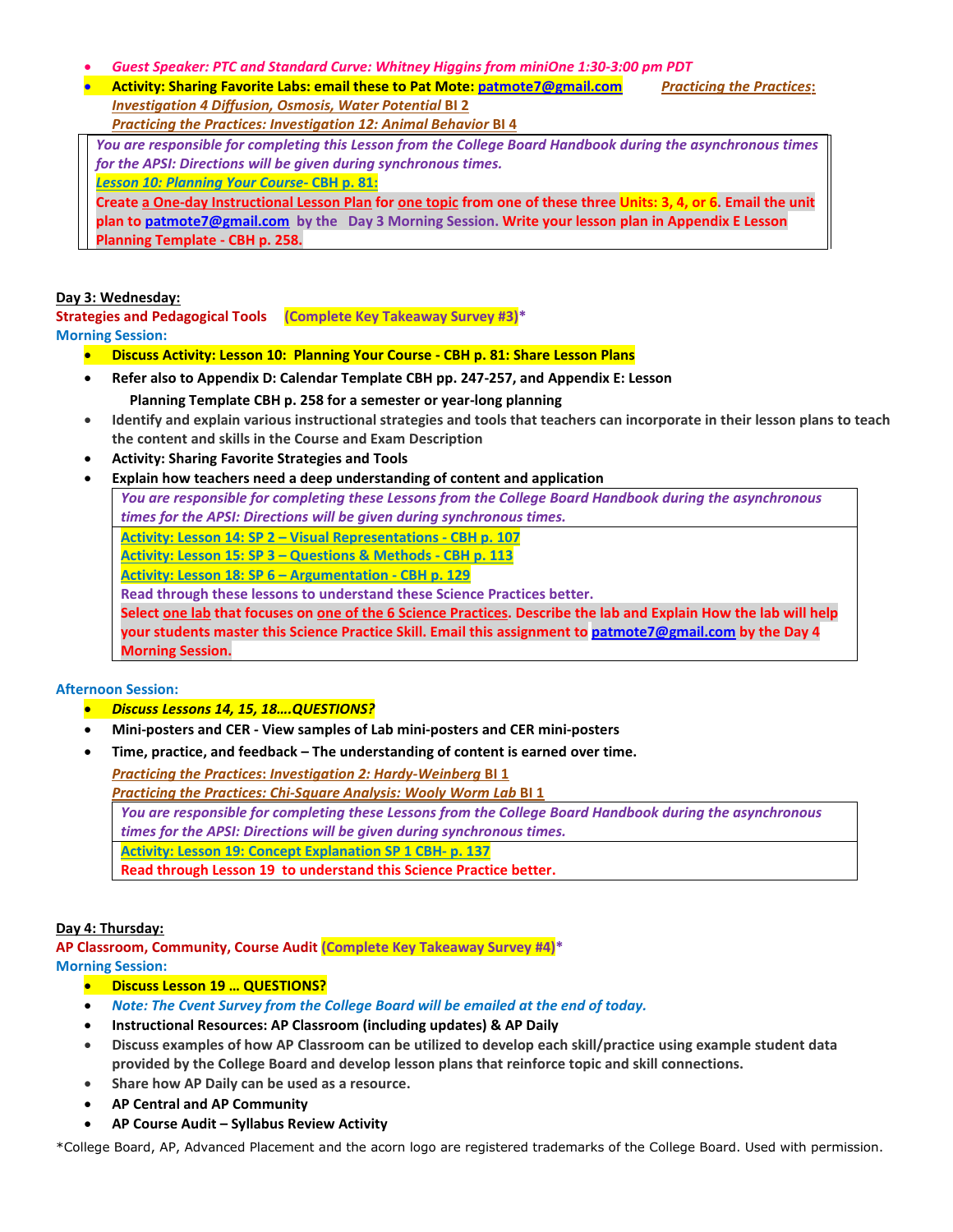*You are responsible for completing these Lessons from the College Board Handbook during the asynchronous times for the APSI: Directions will be given during synchronous times.*

**Activity: Lesson 29: Joining the AP Community and Finding Additional Resources-CHB p. 227 Read through this lesson and participate in discussions at the next synchronous time.**

 **Afternoon Session:**

- **Instructional Planning Report (IPR) –** *CBH Lesson 10, p. 82-85* **Interpreting this data to identify student strengths and weaknesses and reflect on implications for instruction.**
- *Guest Speaker: Bio-Bits-The Central Dogma: Allison Nishitani from miniPCR 1:30-3:00 pm PDT Practicing the Practices: Investigation 9: Biotechnology* **BI 3 (Handout)**
	- *Alternative Investigation 9 Virtual DNA Gel Electrophoresis MiniOne*  **<https://dnalc.cshl.edu/resources/animations/gelelectrophoresis.html>**

 *Practicing the Practices: Investigation 8: Biotechnology: Bacterial Transformation BI 3* • *Alternative Investigation 8: Virtual pGLO Bacterial Transformatio[n](http://www.phschool.com/science/biology_place/labbench/lab6/concepts1.html)* **[http://www.phschool.com/science/biology\\_place/labbench/lab6/concepts1.html](http://www.phschool.com/science/biology_place/labbench/lab6/concepts1.html)** 

*You are responsible for completing these Lessons from the College Board Handbook during the asynchronous times for the APSI: Directions will be given during synchronous times.*

**Activity: Lesson 27: AP Course Audit and Curricular Requirements – CBH p. 213**

**Read through this lesson and participate in discussions at the next synchronous time.**

**Read through the syllabus on your course audit site. You may use the Syllabus Review Activity to check for completeness.**

**Identify the Task Verbs found on the AP Biology Exam and Explain how these verbs can be associated with the Science Practices (Skills): Take the Task Verbs identified on p. 199 in the Exam Information Section of the CED and connect each verb to a specific Science Practice listed on pp. 178-189 in the Course Framework Section of the CED. Email this assignment to [patmote7@gmail.com](mailto:patmote7@gmail.com) by the Friday Morning Session.**

## **Day 5: Friday:**

**Assessment: 2021 AP Biology Exam (Complete Key Takeaway Survey #5)\* Morning Session:**

- **QUESTIONS about the Course Audit: Lesson 27, p. 213**
- **QUESTIONS about the Instructional Planning Report (IPR): Lesson 10, p. 83**
- **Teaching for Understanding and Transfer**
- *Guest Speaker: Matthew Huber from Algae Research Supply - 9:00-10:00 am PDT Practicing the Practices***:** *Investigation 5: Photosynthesis* **BI 2** *Practicing the Practices:* **Investigation 6: Cellular Respiration BI 2**

## *Alternative Investigation 5 Photosynthesis and Investigation 6 Cellular Respiration*

*[https://www.amazon.com/Algae-Research-Supply-Ready-](https://www.amazon.com/Algae-Research-Supply-Ready-go/dp/B07YXDJF2B/ref=sr_1_1?dchild=1&keywords=algae%20beads&qid=1586885185&sr=8-1&fbclid=IwAR2aintxcd9otVjvhplBVngKLtSNaLRTTEBNcdYAeiyrnwPxCMeyqEog9vA)*

*[go/dp/B07YXDJF2B/ref=sr\\_1\\_1?dchild=1&keywords=algae%20beads&qid=1586885185&sr=8-](https://www.amazon.com/Algae-Research-Supply-Ready-go/dp/B07YXDJF2B/ref=sr_1_1?dchild=1&keywords=algae%20beads&qid=1586885185&sr=8-1&fbclid=IwAR2aintxcd9otVjvhplBVngKLtSNaLRTTEBNcdYAeiyrnwPxCMeyqEog9vA)*

*[1&fbclid=IwAR2aintxcd9otVjvhplBVngKLtSNaLRTTEBNcdYAeiyrnwPxCMeyqEog9vA](https://www.amazon.com/Algae-Research-Supply-Ready-go/dp/B07YXDJF2B/ref=sr_1_1?dchild=1&keywords=algae%20beads&qid=1586885185&sr=8-1&fbclid=IwAR2aintxcd9otVjvhplBVngKLtSNaLRTTEBNcdYAeiyrnwPxCMeyqEog9vA)*

*You are responsible for completing these Lessons from the College Board Handbook during the* 

*asynchronous times for the APSI: Directions will be given during synchronous times.*

**Activity: Lesson 23: Using PPC's as Formative Assessments CBH – p. 175**

**Be able to explain the difference between Formative and Summative Assessments.** 

**Activity: Lesson 22: AP Biology Exam Structure for 2021 – CBH p. 167** 

**Use this Lesson to help you understand the format of the 2021 AP Biology Exam.** 

## **Afternoon Session:**

- **Formative vs. Summative Assessment: Lesson 23 of CHB…QUESTIONS?**
- **AP Biology Exam Structure – new in 2021 CED p. 193 – Remember UBD and Lesson 22 of CBH**
- **Activity: A close look at the 2022 AP Biology Exam FRQs (Scoring Guidelines and Sample Responses)**
- **Activity: Making Time to Review for the AP Biology Exam**

**Reflection on the activities of the week and complete the APSI Cvent Survey**